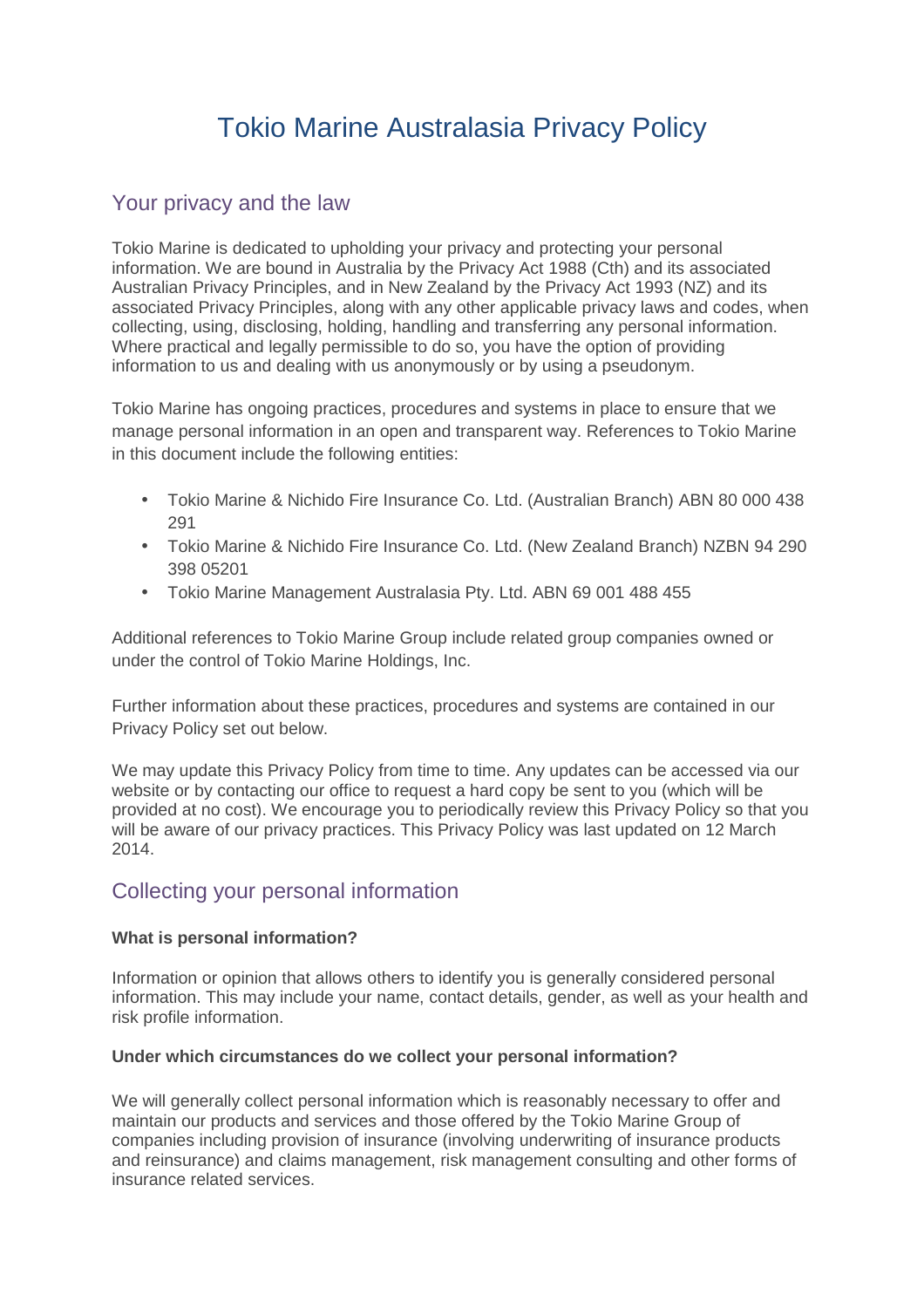We may also collect personal information to enable development and identification of products and services that may interest you, to conduct market or customer satisfaction research or to develop, establish and manage alliances or arrangements with other organisations in relation to the promotion, administration and use of our respective products and services.

#### **What information can we collect from you?**

The type of product or service you request from Tokio Marine will inform the type of information we collect from you. Generally, however, we may collect information such as your name, contact details, date of birth, gender, financial and employment details and information pertaining to risk coverage.

We may also need to collect sensitive information about you for some of our products and services. This may include information about your criminal convictions or health information in relation to travel, professional liability and workers compensation insurance. We will generally only collect and hold such sensitive information where reasonably necessary to perform our engagement and with your consent.

#### **What if you don't provide us with your information, or provide us with inaccurate or incomplete information?**

If the information we request is not provided accurately or at all, we or those involved with the provision of the service or product may not be able to provide the appropriate type or level of service or product.

#### **How do we collect this information?**

Unless it is not reasonable or practicable under the circumstances, we will collect information directly from you. This may occur, for instance, when you use our website, or when you contact us through telephone, facsimile, email, online or hard copy communication in order to complete a product or service application or any other kind of administrative form.

Otherwise, we may also collect your information from other companies with the Tokio Marine Group, third parties such as our affiliates or Authorised Representatives or other third parties such as additional insurance companies, insurance brokers or agents, credit organisations, motor vehicle and driver licensing authorities, financial institutions, medical professionals, third parties who may be arranging insurance cover for a group that you are a part of, law enforcement or investigative intermediaries, dispute resolution, statutory and regulatory bodies, marketing lists and industry databases or publicly available sources. Upon your request, we will take reasonable steps to let you know how we have sourced your personal information unless it is obvious from the circumstances that you would know or would reasonably expect us to have the information (such as where we are dealing with your advisors).

#### **Are there any other ways we can collect your personal information?**

We may also collect information by online means when you:

#### • **Visit a Tokio Marine or affiliate website**

Tokio Marine or its affiliates may collect information during your visit to a Tokio Marine or affiliated website through the use of cookie technology. An affiliated website will include a website administered by our agent offering Tokio Marine products or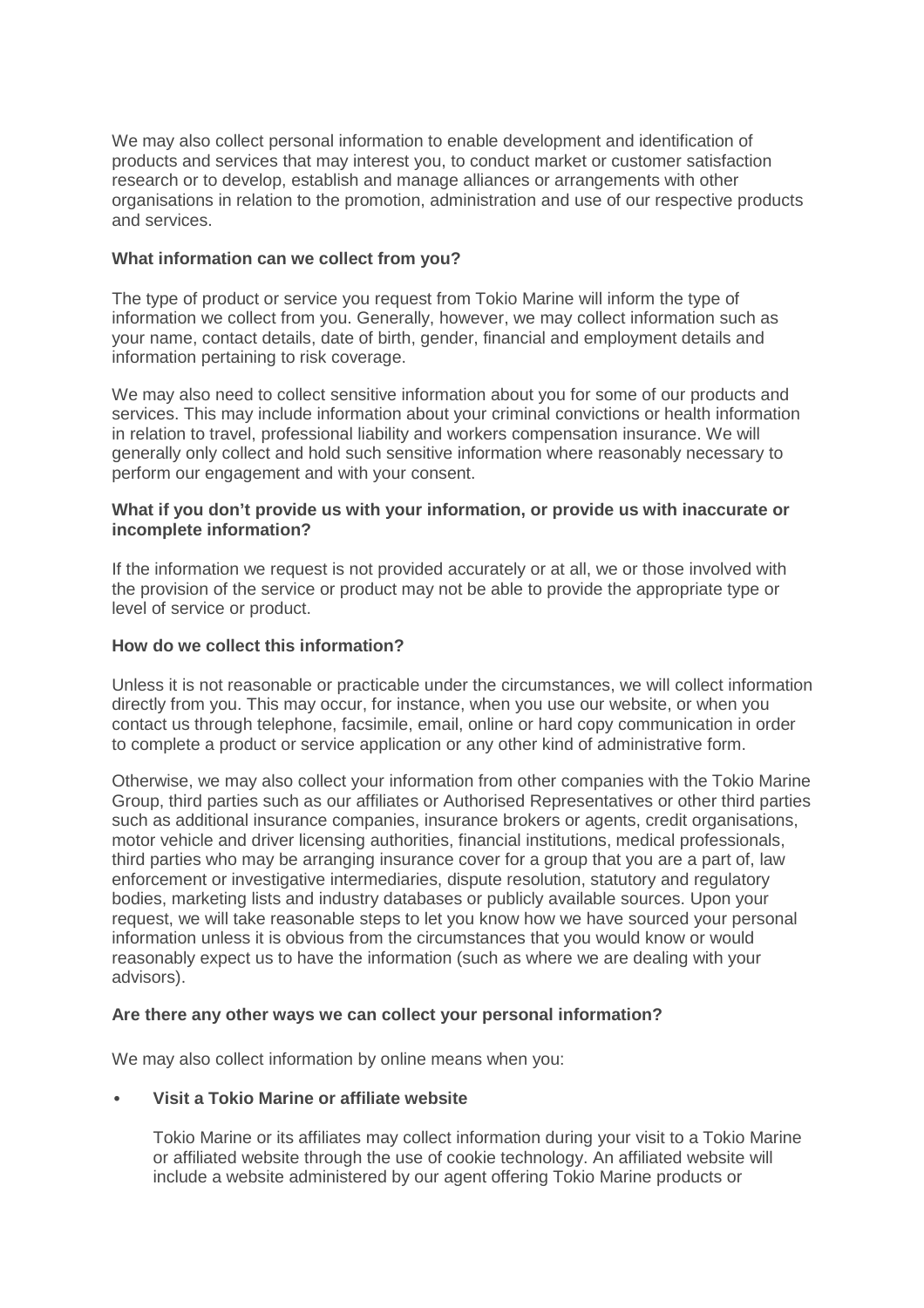services. By using a Tokio Marine or affiliate website and associated microsites, you agree to the processing of your personal information as explained in this Privacy Policy or associated Privacy Statements or Notices, including placing cookies on your device.

We collect personal information from Tokio Marine or affiliated websites to fulfil your request for products and services and to improve your online experience. We always endeavour to limit the amount of information collected to support the intended purpose of the collection.

We may ask you for some or all of the following types of information when you register for events, request services, manage accounts, access various content and features or directly visit our websites or affiliate websites:

- − contact information, such as name, e-mail address, postal address, phone number and mobile number;
- user name, password, password reminder questions and password answers;
- − communication preferences, such as which newsletters you would like to receive;
- search queries;
- contact information about others when you refer a friend to a particular site or service (note: this information is used solely to facilitate requested communications); and
- information posted in community discussions and other interactive online features.

In some instances, Tokio Marine or its affiliates automatically collect certain types of information when you visit our websites and through e-mails that we may exchange. Automated technologies may include the use of web server logs to collect IP addresses, cookies and web beacons. The collection of this information aims to allow us to improve the effectiveness of Tokio Marine websites, affiliate websites and our marketing activities.

Tokio Marine websites may contain links to other sites which are outside our control and are not covered by this Privacy Policy. If you access other sites using the links provided, the operators of these sites may collect information from you which will be used by them in accordance with their privacy statement. We encourage you to read the privacy statements on other websites you visit. Tokio Marine is not responsible for the content or privacy practices of linked sites or any use of those sites.

Please be aware that Tokio Marine websites may contain links to sites maintained by other Tokio Marine entities that are not governed by this Privacy Policy but by other privacy arrangements that may differ slightly from this Policy. We encourage you to review the privacy policy or statement of each website you visit.

## • **Access Tokio Marine through mobile devices**

If you access Tokio Marine on your mobile telephone or mobile device, for instance through one of our Mobile Apps, we may also collect your unique device identifier and mobile device IP address, as well as information about your device's operating system, mobile carrier and your location information.

When you provide us your mobile device phone number as your contact phone number, you consent to the use of your mobile device phone number for the purposes identified in this Privacy Policy. If you choose to receive notifications from us on your mobile device, for instance text notifications, you also consent to the use of your mobile phone number for that purpose.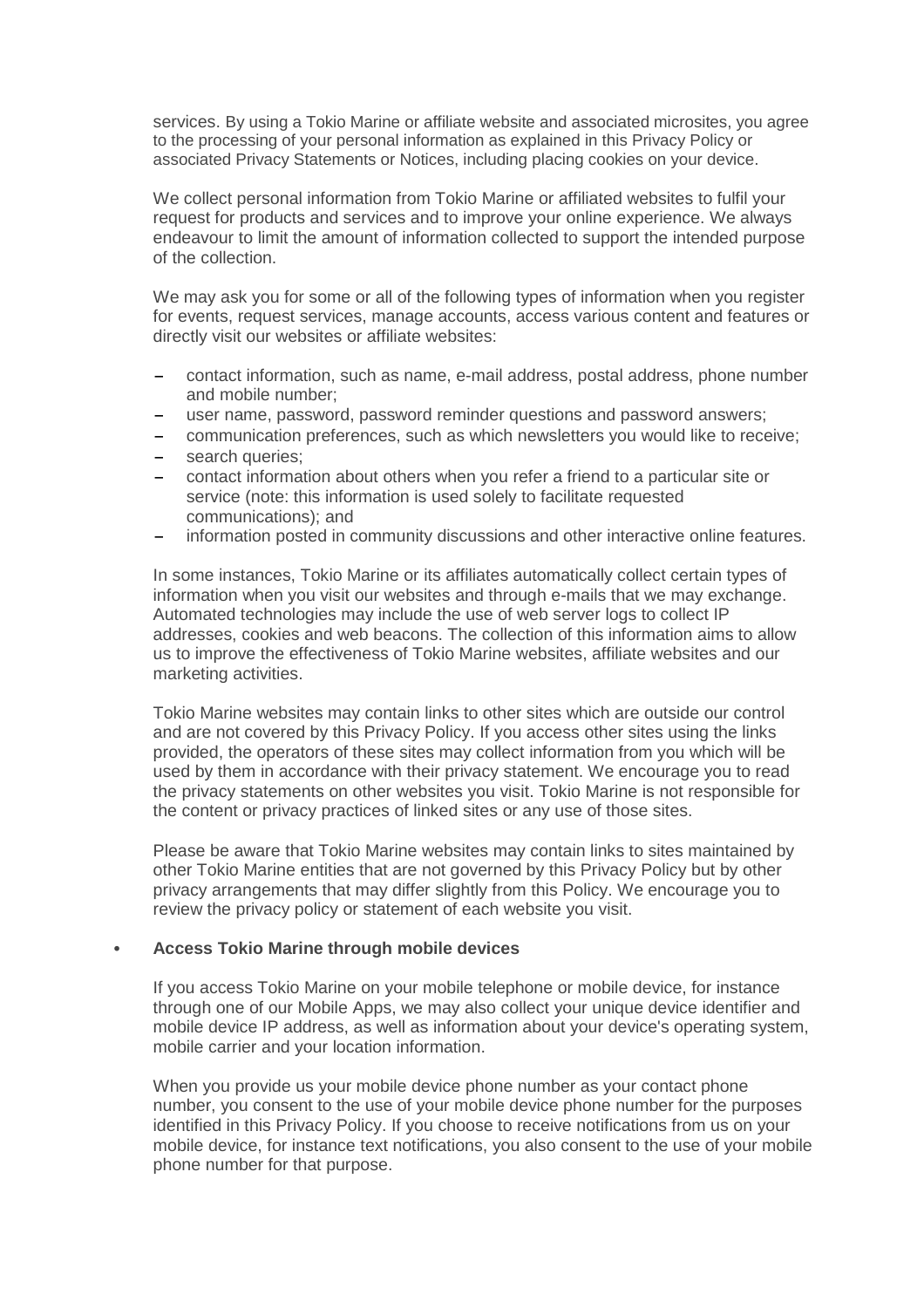## **How do we notify you and obtain your consent?**

In most cases we will obtain your consent to the purposes for which we intend to collect, use and disclose your personal information either at the time you agree to engage us to provide you with a product or service, or as soon as practicable.

Otherwise, unless we hear from you by one of the means set out in this Privacy Policy, by visiting Tokio Marine website or affiliate website or using any of our products or services, or otherwise by providing us with your information, you agree to your information being managed in accordance with this Privacy Policy.

You may modify or withdraw your consent at any time by contacting the Privacy Officer of Tokio Marine via the details at the end of this Privacy Policy. If you do not give us consent or subsequently modify or withdraw your consent, we may not be able to provide you with the products or services you want.

If you provide us with information about other individuals (such as employees, dependents etc.) you must obtain their consent for us to use their information in accordance with our Privacy Policy prior to your disclosure to us or otherwise let us know if this is not the case.

# Using and disclosing your personal information

#### **How can your personal information be used?**

We will generally only use and disclose your personal information for the purpose that it was collected, any related purpose that you would reasonably expect us to use or disclose it for, or as permitted under this Privacy Policy or under law. Tokio Marine otherwise has a duty to maintain the confidentiality of its client's information unless disclosure is permitted with your consent or compelled under law.

Your information may be used for the following purposes:

- to provide information, products or services you requested;
- to determine your eligibility and process applications for products and services that you have requested;
- to provide information and services as requested by clients;
- to understand and assess your ongoing needs and offer products and services to meet those needs;
- to carry out client communication, service, billing and administration;
- to administer claims:
- to conduct data analysis;
- to obtain and update credit information with appropriate third parties, such as credit reporting agencies, where transactions are made on credit;
- to execute monitoring and training;
- to develop new services:
- to market products and services; and
- to conduct processing necessary to fulfil other contractual obligations for the individual.

We will only use and disclose your sensitive information for the purpose it was collected or for any other directly related purpose that you would reasonably expect us to use it for. With your consent, we may use or disclose your information for additional purposes from time to time.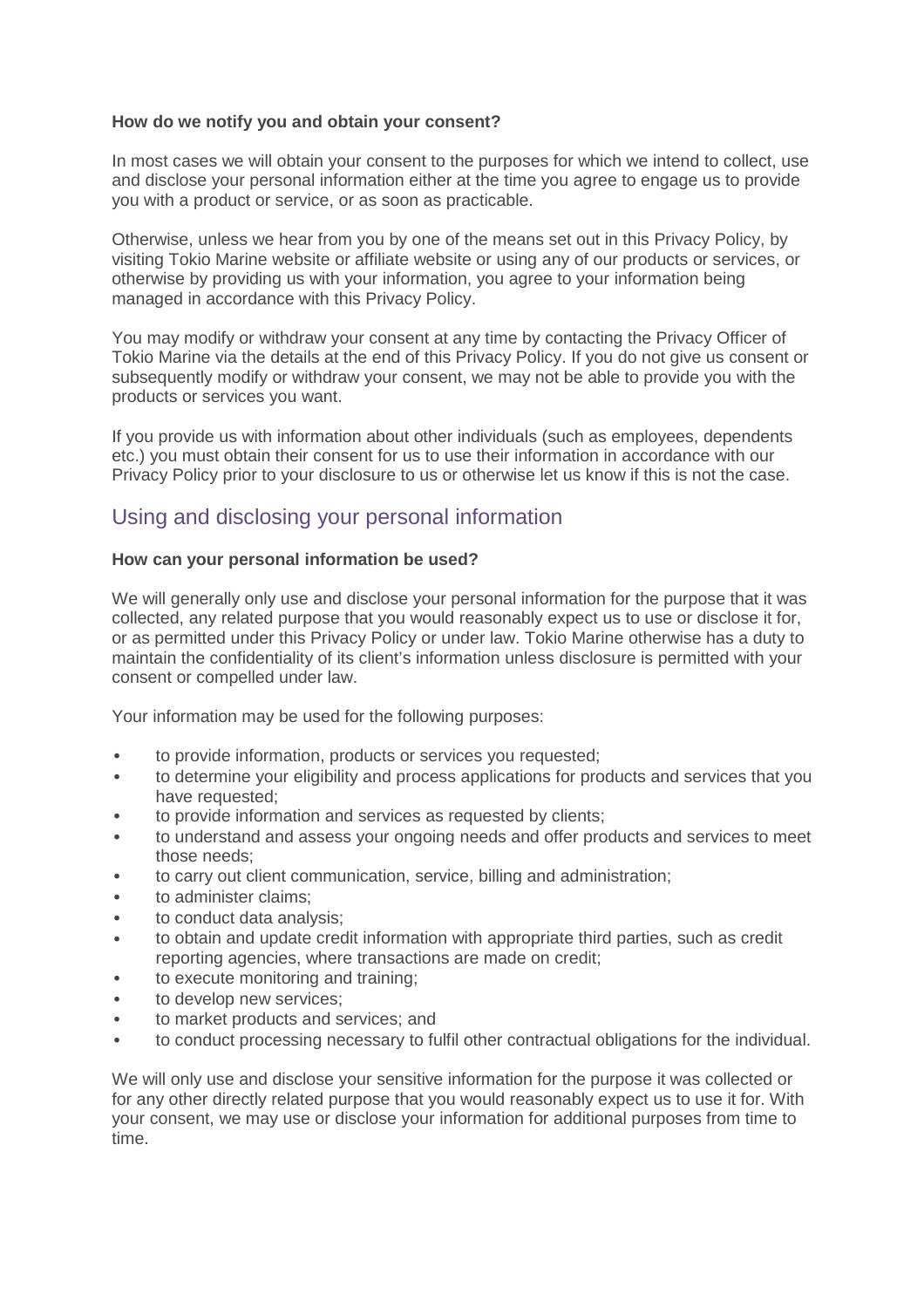## **Who can access your personal information?**

We may disclose your information to other companies within the Tokio Marine Group and the following affiliates or third party service providers to assist us in providing, managing and administering our services and products:

- insurance services and insurance products business partners, including insurers, reinsurers, insurance agents, insurance brokers, other insurance intermediaries, insurance reference bureaus, medical service providers, fraud detection agencies, other advisers such as loss adjusters, lawyers, auditors and accountants and others involved in the claim handling process;
- banking and finance products business partners, including credit and fraud reporting agencies, debt collection agencies, insurers and reinsurers,
- any Authorised Representatives;
- authorised service providers;
- external IT service providers, infrastructure and other third parties where required by law; and
- entities related to the Tokio Marine Group for the purpose of offering you other products and services (whereby you have not elected to opt-out of receiving such information).

## **Can your information be used for direct marketing?**

As indicated above, unless you notify us otherwise, we may use your personal information to let you know about products and services from across the Tokio Marine Group or our affiliates and business partners that we think may be of interest to you. You can choose not to receive this information from us (including product or service offerings from us on behalf of our affiliates and business partners) or related bodies by contacting our Privacy Officer through the details contained at the end of this Privacy Policy or your Tokio Marine representative.

# Cross border disclosures of your personal information

#### **What is our approach to disclosing your information to third party and overseas recipients?**

Tokio Marine may disclose personal information to third parties who we believe are necessary to assist us in providing the relevant services and products to our clients or to enable them to offer their products and services to you. For instance, we disclose personal information to the relevant product provider and their representatives, our agents and contractors and related companies (including any Authorised Representatives). We generally limit, however, the use and disclosure of any personal information provided by us to such third parties for the specific purpose for which it was supplied.

In addition to our affiliates, we may also disclose personal information to third parties such as our contractors, agents and service providers when we outsource certain functions, including market research, direct marketing, claims handling and recruitment. Our affiliates and third parties may be based locally or they may be overseas where we have a presence or engage such parties, including but not limited to Japan, Australia, New Zealand, Thailand, United Kingdom, Singapore and India.

Disclosure may also be made to government, law enforcement, dispute resolution, statutory or regulatory bodies, or as required by law.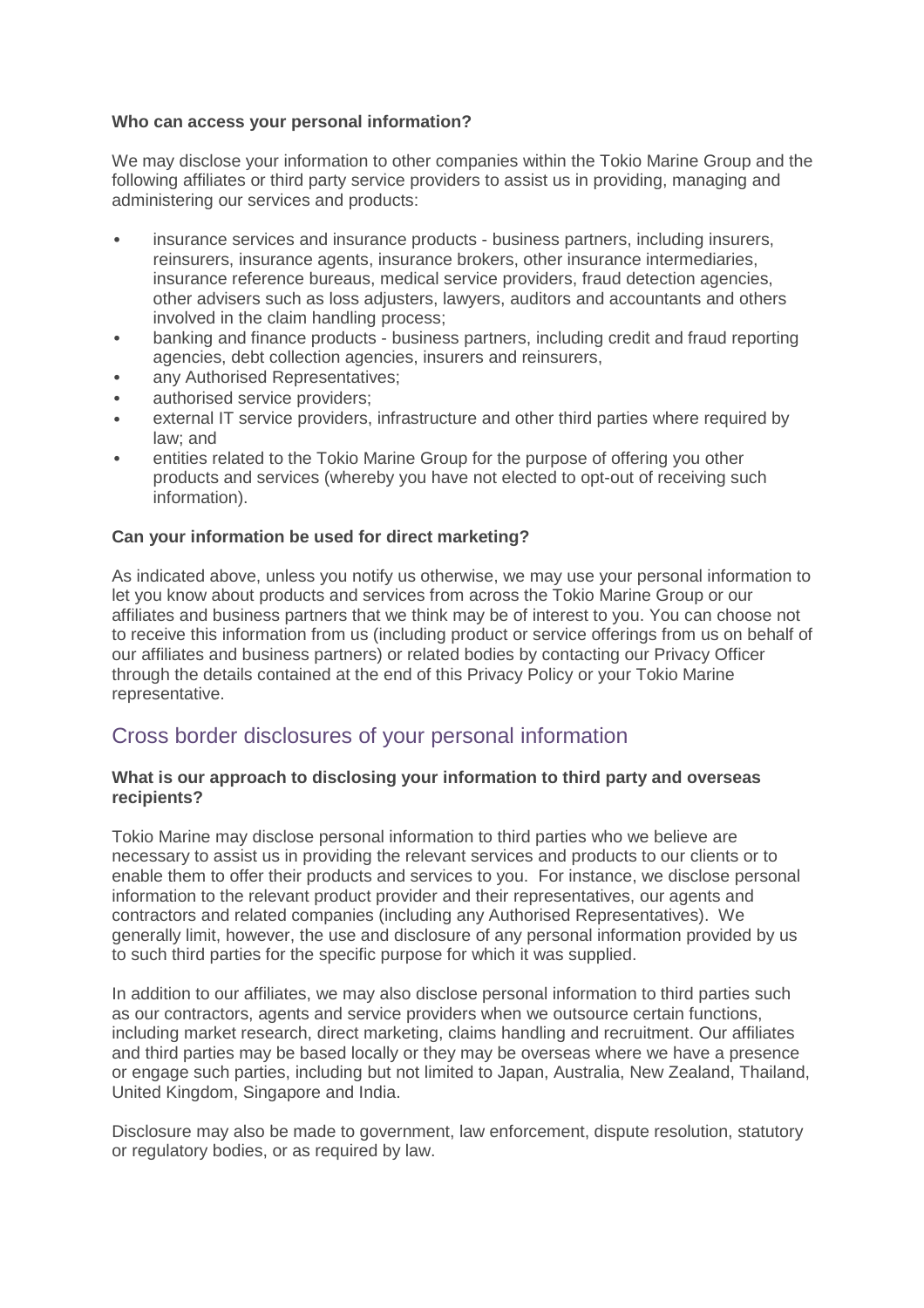We will make every effort to ensure that we only have business dealings with third parties that value privacy and information security the same way as us. However, by providing us with your consent to collect, use, disclose and hold your information in accordance with this Privacy Policy, you acknowledge that we will no longer be required to take reasonable steps to ensure the overseas recipient's compliance with the relevant Act (Australian or New Zealand) in relation to the handling of your information and we will not be liable to you for any breach of any Australian or New Zealand privacy law by these overseas recipients under the relevant Act (Australian or New Zealand) or otherwise, and on this basis, you consent to such disclosure.

## **How do we hold your information?**

Your information may be held in hard copy documents, as electronic data, or in our software or systems.

## **What is our information security policy?**

We take reasonable steps to protect personal information from misuse, interference and loss and implement physical, technical and administrative security standards to secure and protect your personal information from unauthorised access, modification or disclosure.

Steps we take include implementing and imposing:

- confidentiality requirements on our employees and other representatives, as well as third parties;
- policies on document storage security;
- security measures for access to our systems:
- only providing access to information once proper identification has been given;
- controlling access to our premises; and
- website protection security measures.

Further information about our data security practices can be provided on request. Notwithstanding the above you should be aware that no data protection and security measures are completely secure. Despite all the measures we have put in place, we cannot guarantee the security of your information, particularly in relation to transmissions over the Internet. Accordingly, any information which you transmit to us is transmitted at your own risk. You must take care to ensure you protect your information (for instance, by protecting your usernames and passwords, policy details etc.) and you should notify us as soon as possible after you become aware of any security breaches.

# Accessing and correcting your personal information

## **How can I access and correct my information?**

We take reasonable steps to ensure your personal information that we collect, hold and disclose is accurate, up to date and complete. However, we also rely on you to let us know of any changes or corrections required to your information. You should contact us at any time to update your personal information or advise us that the information we hold is not accurate, up to date or complete.

You can access or update your personal information, including opting out of receiving any marketing from the Tokio Marine Group, in the following ways:

• if you have created a profile or an account on our website or App, you can update you information once you login;